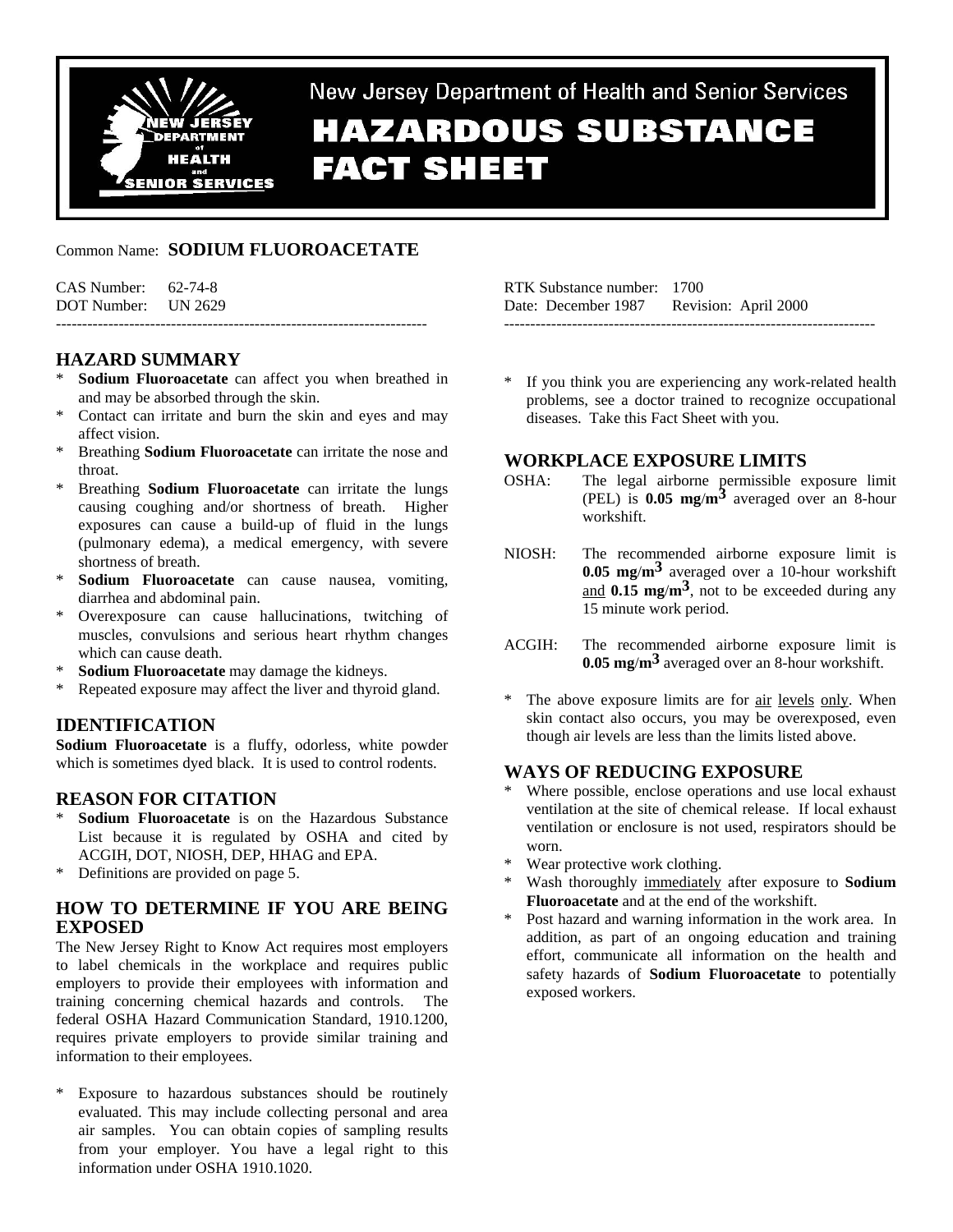This Fact Sheet is a summary source of information of all potential and most severe health hazards that may result from exposure. Duration of exposure, concentration of the substance and other factors will affect your susceptibility to any of the potential effects described below.

---------------------------------------------------------------------------

# **HEALTH HAZARD INFORMATION**

#### **Acute Health Effects**

The following acute (short-term) health effects may occur immediately or shortly after exposure to **Sodium Fluoroacetate**:

- Contact can irritate and burn the skin and eyes and may affect vision.
- Breathing **Sodium Fluoroacetate** can irritate the nose and throat.
- \* Breathing **Sodium Fluoroacetate** can irritate the lungs causing coughing and/or shortness of breath. Higher exposures can cause a build-up of fluid in the lungs (pulmonary edema), a medical emergency, with severe shortness of breath.
- \* **Sodium Fluoroacetate** can cause nausea, vomiting, diarrhea and abdominal pain.
- \* Overexposure can cause hallucinations, twitching of muscles, convulsions and serious heart rhythm changes which can cause death.

## **Chronic Health Effects**

The following chronic (long-term) health effects can occur at some time after exposure to **Sodium Fluoroacetate** and can last for months or years:

## **Cancer Hazard**

\* According to the information presently available to the New Jersey Department of Health and Senior Services, **Sodium Fluoroacetate** has not been tested for its ability to cause cancer in animals.

#### **Reproductive Hazard**

\* There is limited evidence that **Sodium Fluoroacetate** may damage the testes (male reproductive glands).

## **Other Long-Term Effects**

- Sodium Fluoroacetate may damage the kidneys.
- \* Repeated exposure may affect the liver and thyroid gland.

## **MEDICAL**

## **Medical Testing**

Before beginning employment and at regular times after that, the following are recommended:

Liver and kidney function tests.

If symptoms develop or overexposure is suspected, the following are recommended:

- \* EKG continuous monitoring.
- Thyroid function tests.
- \* Consider chest x-ray after acute overexposure.

Any evaluation should include a careful history of past and present symptoms with an exam. Medical tests that look for damage already done are not a substitute for controlling exposure.

Request copies of your medical testing. You have a legal right to this information under OSHA 1910.1020.

### **Mixed Exposures**

\* Because smoking can cause heart disease, as well as lung cancer, emphysema, and other respiratory problems, it may worsen respiratory conditions caused by chemical exposure. Even if you have smoked for a long time, stopping now will reduce your risk of developing health problems.

# **WORKPLACE CONTROLS AND PRACTICES**

Unless a less toxic chemical can be substituted for a hazardous substance, **ENGINEERING CONTROLS** are the most effective way of reducing exposure. The best protection is to enclose operations and/or provide local exhaust ventilation at the site of chemical release. Isolating operations can also reduce exposure. Using respirators or protective equipment is less effective than the controls mentioned above, but is sometimes necessary.

In evaluating the controls present in your workplace, consider: (1) how hazardous the substance is, (2) how much of the substance is released into the workplace and (3) whether harmful skin or eye contact could occur. Special controls should be in place for highly toxic chemicals or when significant skin, eye, or breathing exposures are possible.

In addition, the following control is recommended:

\* Where possible, automatically transfer **Sodium Fluoroacetate** from drums or other storage containers to process containers.

Good **WORK PRACTICES** can help to reduce hazardous exposures. The following work practices are recommended:

- Workers whose clothing has been contaminated by **Sodium Fluoroacetate** should change into clean clothing promptly.
- Do not take contaminated work clothes home. Family members could be exposed.
- \* Contaminated work clothes should be laundered by individuals who have been informed of the hazards of exposure to **Sodium Fluoroacetate**.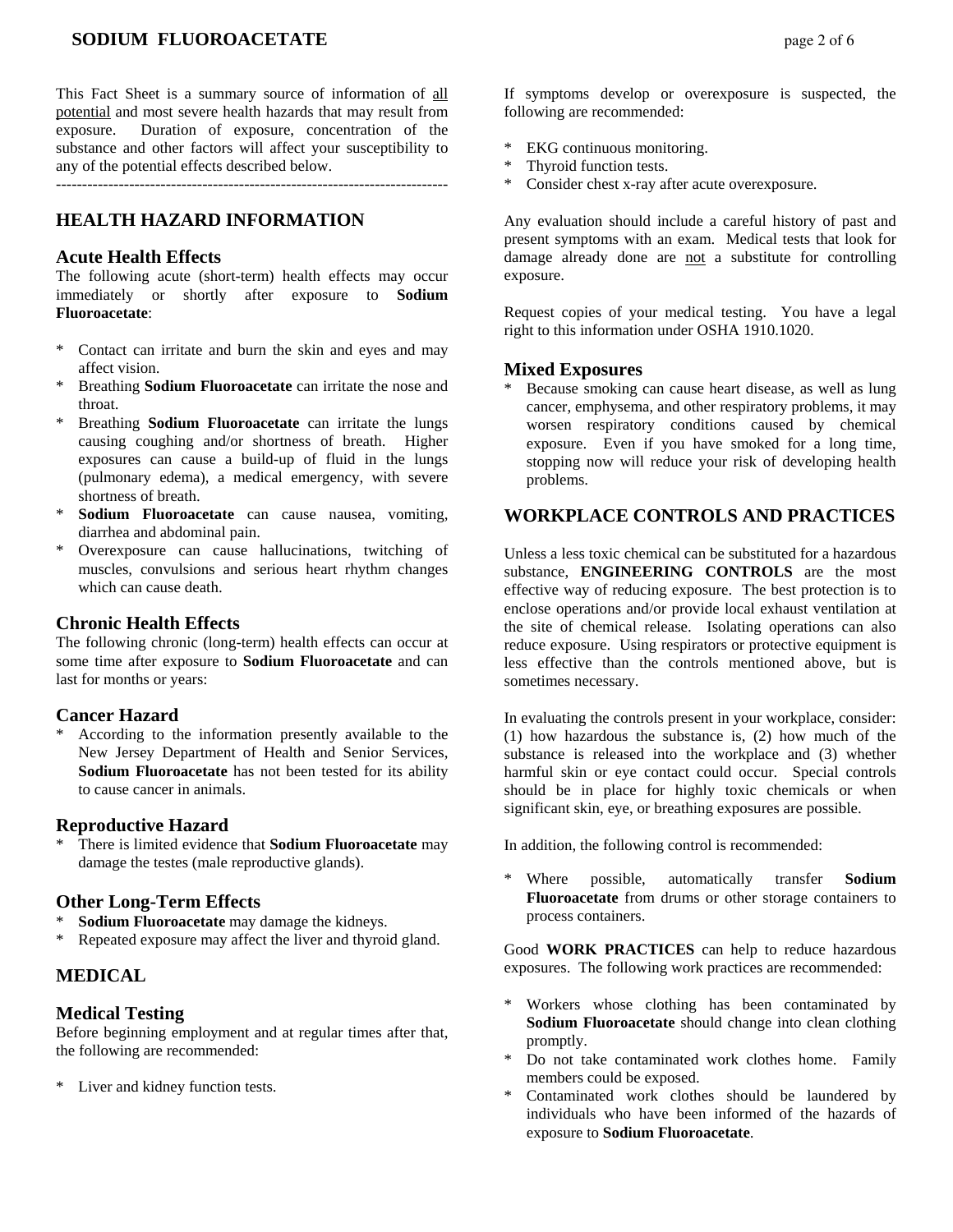- Eye wash fountains should be provided in the immediate work area for emergency use.
- If there is the possibility of skin exposure, emergency shower facilities should be provided.
- \* On skin contact with **Sodium Fluoroacetate**, immediately wash or shower to remove the chemical. At the end of the workshift, wash any areas of the body that may have contacted **Sodium Fluoroacetate**, whether or not known skin contact has occurred.
- \* Do not eat, smoke, or drink where **Sodium Fluoroacetate** is handled, processed, or stored, since the chemical can be swallowed. Wash hands carefully before eating, drinking, smoking, or using the toilet.
- \* Use a vacuum or a wet method to reduce dust during clean-up. DO NOT DRY SWEEP.

# **PERSONAL PROTECTIVE EQUIPMENT**

WORKPLACE CONTROLS ARE BETTER THAN PERSONAL PROTECTIVE EQUIPMENT. However, for some jobs (such as outside work, confined space entry, jobs done only once in a while, or jobs done while workplace controls are being installed), personal protective equipment may be appropriate.

OSHA 1910.132 requires employers to determine the appropriate personal protective equipment for each hazard and to train employees on how and when to use protective equipment.

The following recommendations are only guidelines and may not apply to every situation.

#### **Clothing**

- \* Avoid skin contact with **Sodium Fluoroacetate**. Wear protective gloves and clothing. Safety equipment suppliers/ manufacturers can provide recommendations on the most protective glove/clothing material for your operation.
- \* All protective clothing (suits, gloves, footwear, headgear) should be clean, available each day, and put on before work.

## **Eye Protection**

- Wear impact resistant eye protection with side shields or goggles.
- \* Wear a face shield along with goggles when working with corrosive, highly irritating or toxic substances.
- \* Contact lenses should not be worn when working with this substance.

# **Respiratory Protection**

## **IMPROPER USE OF RESPIRATORS IS DANGEROUS.**

Such equipment should only be used if the employer has a written program that takes into account workplace conditions, requirements for worker training, respirator fit testing and medical exams, as described in OSHA 1910.134.

- For field applications check with your supervisor and your safety equipment supplier regarding the appropriate respiratory equipment.
- NIOSH has established new testing and certification requirements for negative pressure, air purifying, particulate filter and filtering facepiece respirators. The filter classifications of dust/mist/fume, paint spray or pesticide prefilters, and filters for radon daughters, have been replaced with the N, R, and P series. Each series has three levels of filtering efficiency: 95%, 99%, and 99.9%. Check with your safety equipment supplier or your respirator manufacturer to determine which respirator is appropriate for your facility.
- If while wearing a filter or cartridge respirator you can smell, taste, or otherwise detect **Sodium Fluoroacetate**, or if while wearing particulate filters abnormal resistance to breathing is experienced, or eye irritation occurs while wearing a full facepiece respirator, leave the area immediately. Check to make sure the respirator-to-face seal is still good. If it is, replace the filter or cartridge. If the seal is no longer good, you may need a new respirator.
- Be sure to consider all potential exposures in your workplace. You may need a combination of filters, prefilters or cartridges to protect against different forms of a chemical (such as vapor and mist) or against a mixture of chemicals.
- Where the potential for high exposure exists, use a MSHA/NIOSH approved supplied-air respirator with a full facepiece operated in a pressure-demand or other positivepressure mode. For increased protection use in combination with an auxiliary self-contained breathing apparatus operated in a pressure-demand or other positivepressure mode.
- \* Exposure to **2.5 mg**/**m3** is immediately dangerous to life and health. If the possibility of exposure above **2.5 mg**/**m3** exists, use a MSHA/NIOSH approved selfcontained breathing apparatus with a full facepiece operated in a pressure-demand or other positive-pressure mode.

# **QUESTIONS AND ANSWERS**

- Q: If I have acute health effects, will I later get chronic health effects?
- A: Not always. Most chronic (long-term) effects result from repeated exposures to a chemical.
- Q: Can I get long-term effects without ever having shortterm effects?
- A: Yes, because long-term effects can occur from repeated exposures to a chemical at levels not high enough to make you immediately sick.
- Q: What are my chances of getting sick when I have been exposed to chemicals?
- A: The likelihood of becoming sick from chemicals is increased as the amount of exposure increases. This is determined by the length of time and the amount of material to which someone is exposed.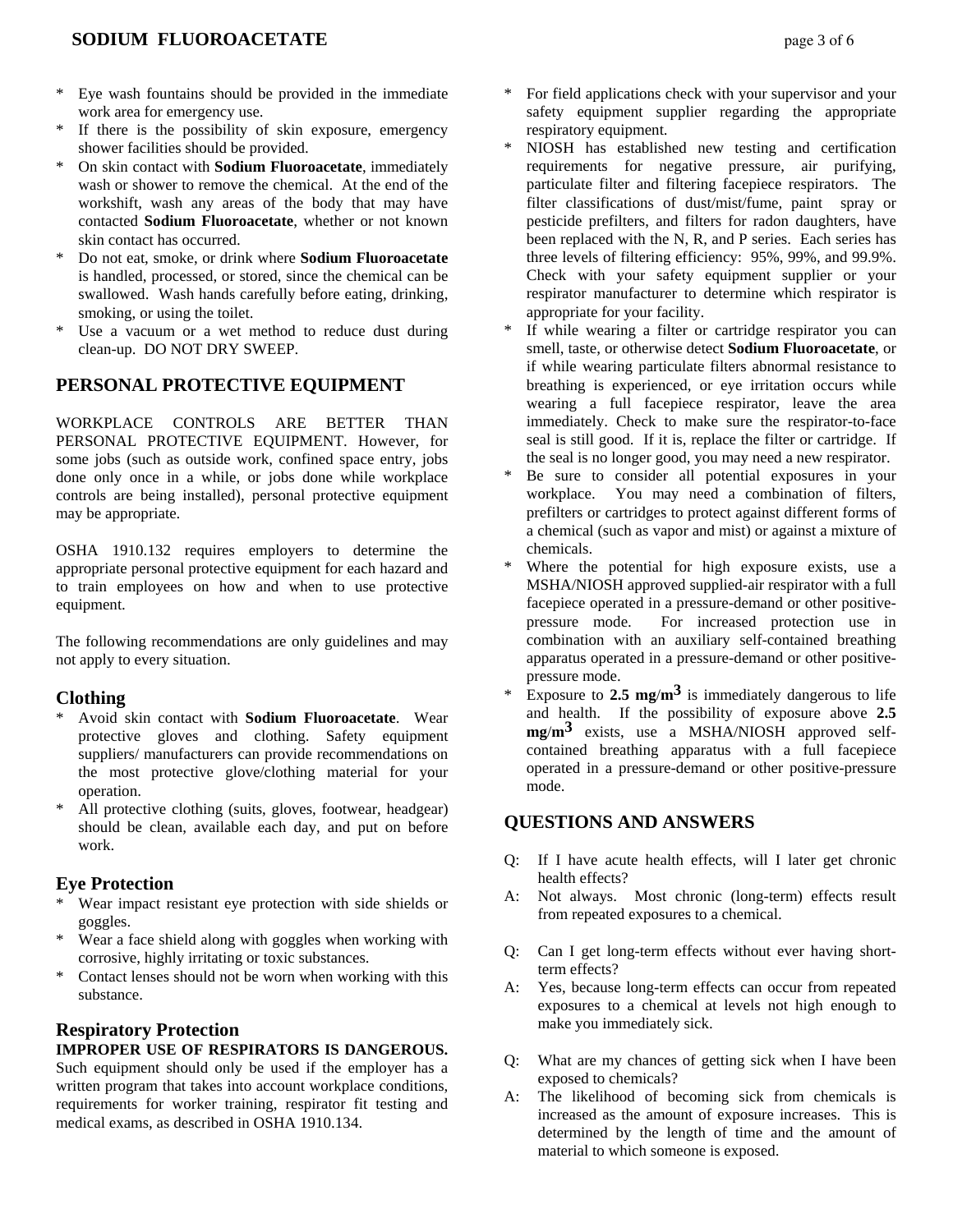# **SODIUM FLUOROACETATE page 4 of 6**

- Q: When are higher exposures more likely?
- A: Conditions which increase risk of exposure include dust releasing operations (grinding, mixing, blasting, dumping, etc.), other physical and mechanical processes (heating, pouring, spraying, spills and evaporation from large surface areas such as open containers), and "confined space" exposures (working inside vats, reactors, boilers, small rooms, etc.).
- Q: Is the risk of getting sick higher for workers than for community residents?
- A: Yes. Exposures in the community, except possibly in cases of fires or spills, are usually much lower than those found in the workplace. However, people in the community may be exposed to contaminated water as well as to chemicals in the air over long periods. This may be a problem for children or people who are already ill.
- Q: Can men as well as women be affected by chemicals that cause reproductive system damage?
- A: Yes. Some chemicals reduce potency or fertility in both men and women. Some damage sperm and eggs, possibly leading to birth defects.
- Q: Who is at the greatest risk from reproductive hazards?
- A: Pregnant women are at greatest risk from chemicals that harm the developing fetus. However, chemicals may affect the ability to have children, so both men and women of childbearing age are at high risk.

 New Jersey Department of Health and Senior Services Occupational Health Service PO Box 360 Trenton, NJ 08625-0360 (609) 984-1863 (609) 292-5677 (fax)

Web address: http://www.state.nj.us/health/eoh/odisweb/

#### **Industrial Hygiene Information**

Industrial hygienists are available to answer your questions regarding the control of chemical exposures using exhaust ventilation, special work practices, good housekeeping, good hygiene practices, and personal protective equipment including respirators. In addition, they can help to interpret the results of industrial hygiene survey data.

#### **Medical Evaluation**

If you think you are becoming sick because of exposure to chemicals at your workplace, you may call personnel at the Department of Health and Senior Services, Occupational Health Service, who can help you find the information you need.

#### **Public Presentations**

Presentations and educational programs on occupational health or the Right to Know Act can be organized for labor unions, trade associations and other groups.

#### **Right to Know Information Resources**

The Right to Know Infoline (609) 984-2202 can answer questions about the identity and potential health effects of chemicals, list of educational materials in occupational health, references used to prepare the Fact Sheets, preparation of the Right to Know survey, education and training programs, labeling requirements, and general information regarding the Right to Know Act. Violations of the law should be reported to (609) 984-2202.

---------------------------------------------------------------------------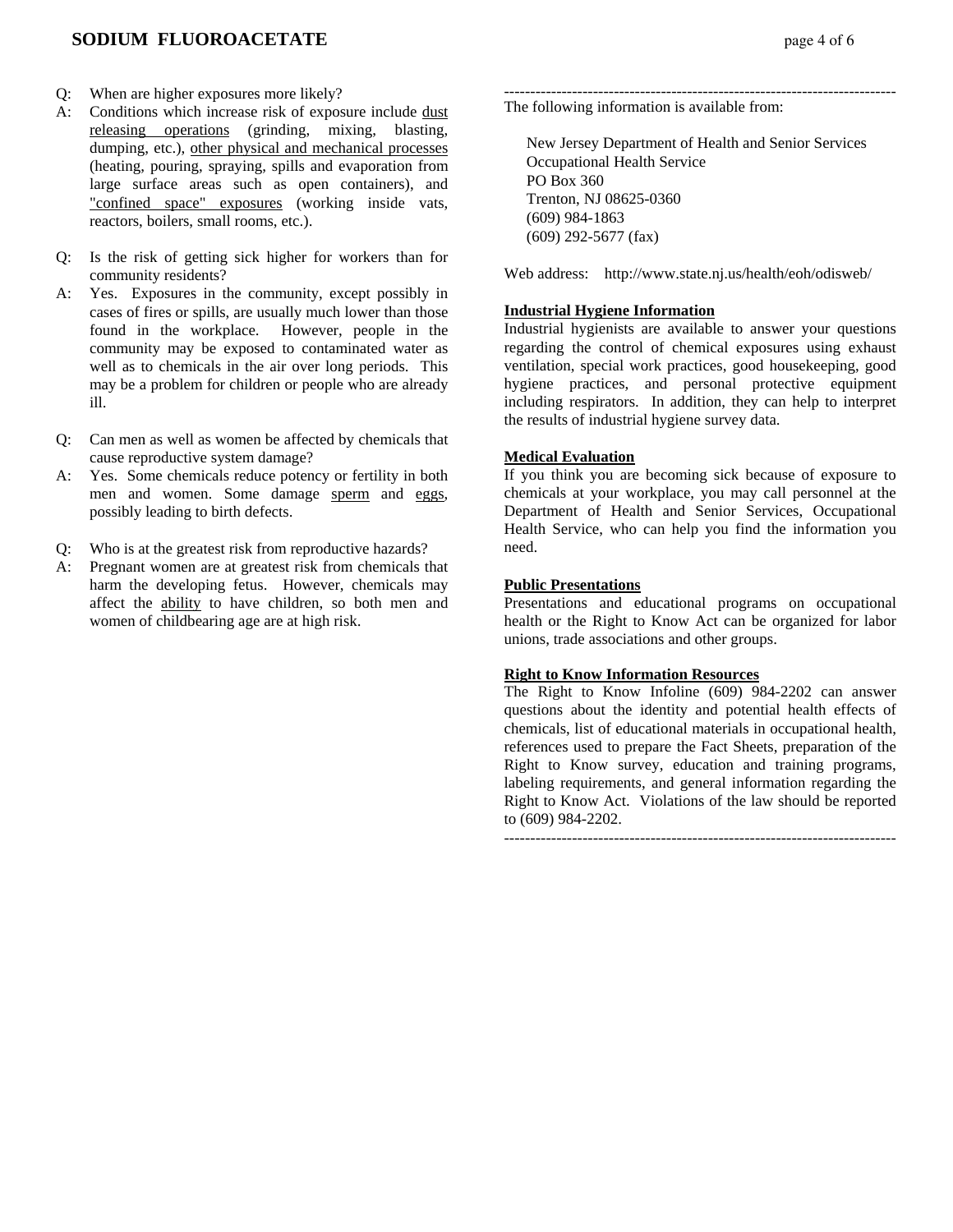## **SODIUM FLUOROACETATE** page 5 of 6

### **DEFINITIONS**

**ACGIH** is the American Conference of Governmental Industrial Hygienists. It recommends upper limits (called TLVs) for exposure to workplace chemicals.

A **carcinogen** is a substance that causes cancer.

The **CAS number** is assigned by the Chemical Abstracts Service to identify a specific chemical.

A **combustible** substance is a solid, liquid or gas that will burn.

A **corrosive** substance is a gas, liquid or solid that causes irreversible damage to human tissue or containers.

**DEP** is the New Jersey Department of Environmental Protection.

**DOT** is the Department of Transportation, the federal agency that regulates the transportation of chemicals.

**EPA** is the Environmental Protection Agency, the federal agency responsible for regulating environmental hazards.

A **fetus** is an unborn human or animal.

A **flammable** substance is a solid, liquid, vapor or gas that will ignite easily and burn rapidly.

The **flash point** is the temperature at which a liquid or solid gives off vapor that can form a flammable mixture with air.

**HHAG** is the Human Health Assessment Group of the federal EPA.

**IARC** is the International Agency for Research on Cancer, a scientific group that classifies chemicals according to their cancer-causing potential.

A **miscible** substance is a liquid or gas that will evenly dissolve in another.

**mg/m3** means milligrams of a chemical in a cubic meter of air. It is a measure of concentration (weight/volume).

**MSHA** is the Mine Safety and Health Administration, the federal agency that regulates mining. It also evaluates and approves respirators.

A **mutagen** is a substance that causes mutations. A **mutation** is a change in the genetic material in a body cell. Mutations can lead to birth defects, miscarriages, or cancer.

**NAERG** is the North American Emergency Response Guidebook. It was jointly developed by Transport Canada, the United States Department of Transportation and the Secretariat of Communications and Transportation of Mexico. It is a guide for first responders to quickly identify the specific or generic hazards of material involved in a transportation incident, and to protect themselves and the general public during the initial response phase of the incident.

**NCI** is the National Cancer Institute, a federal agency that determines the cancer-causing potential of chemicals.

**NFPA** is the National Fire Protection Association. It classifies substances according to their fire and explosion hazard.

**NIOSH** is the National Institute for Occupational Safety and Health. It tests equipment, evaluates and approves respirators, conducts studies of workplace hazards, and proposes standards to OSHA.

**NTP** is the National Toxicology Program which tests chemicals and reviews evidence for cancer.

**OSHA** is the Occupational Safety and Health Administration, which adopts and enforces health and safety standards.

**PEOSHA** is the Public Employees Occupational Safety and Health Act, a state law which sets PELs for New Jersey public employees.

**ppm** means parts of a substance per million parts of air. It is a measure of concentration by volume in air.

A **reactive** substance is a solid, liquid or gas that releases energy under certain conditions.

A **teratogen** is a substance that causes birth defects by damaging the fetus.

**TLV** is the Threshold Limit Value, the workplace exposure limit recommended by ACGIH.

The **vapor pressure** is a measure of how readily a liquid or a solid mixes with air at its surface. A higher vapor pressure indicates a higher concentration of the substance in air and therefore increases the likelihood of breathing it in.